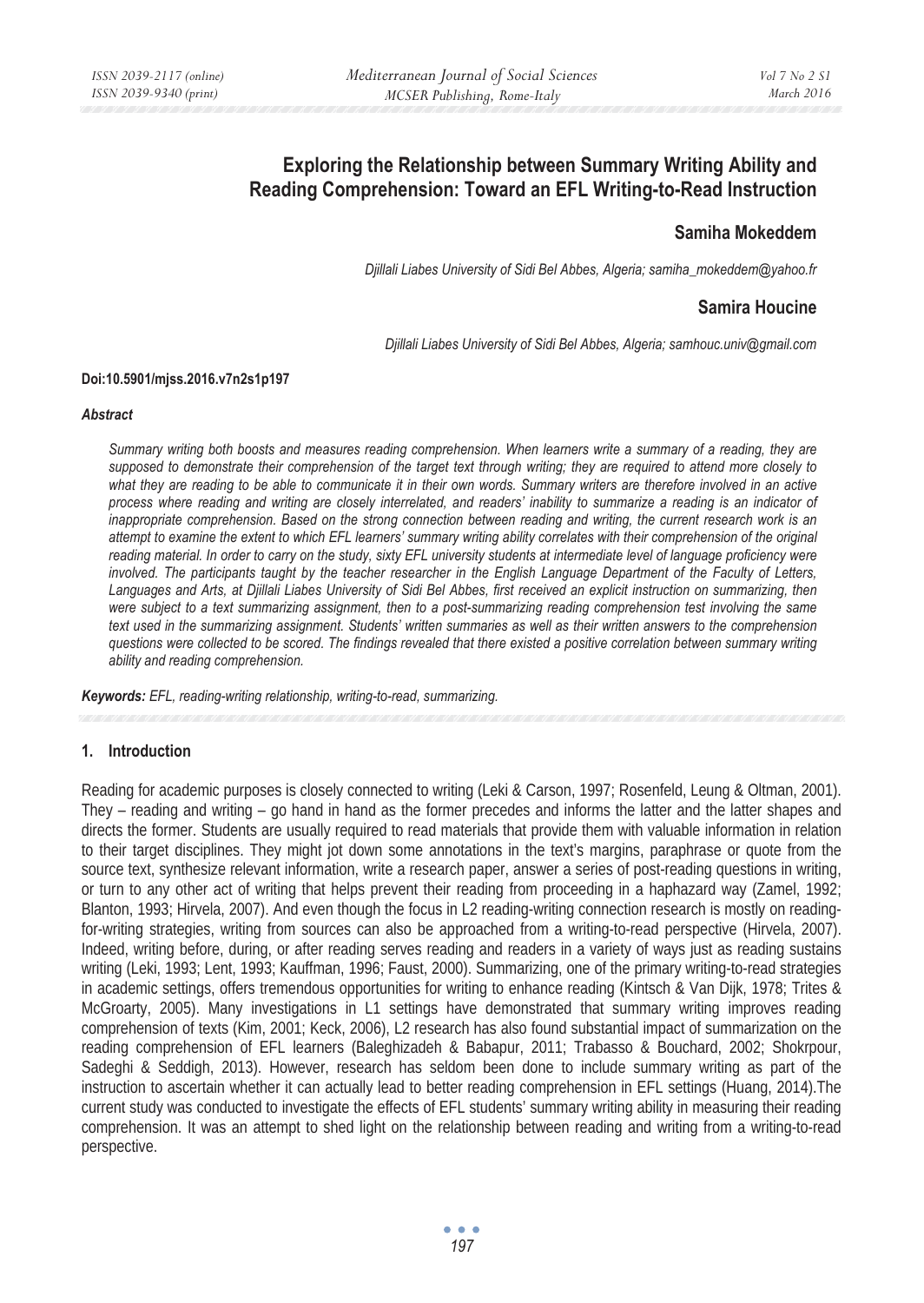### **2. Theoretical Background**

#### *2.1 Reading-Writing Relationships*

During decades, reading and writing were kept separate both in theoretical perspectives and in instructional practices. However, with the advent of the 'cognitive rode of learning' in the mid-1970s, reading was perceived as consisting of a complex set of coordinated mental processes. Hence the information the reader brings to the text as well as the information found in the text were claimed to influence each other to produce comprehension (Tierney & Pearson, 1994).

From the mid-1970s to the 1980s, researchers conducted a number of seminal studies on reading-writing relationships in L1 contexts. These studies gave birth to three major interrelated hypotheses: the directional hypothesis, the non-directional hypothesis, and the bidirectional hypothesis (Grabe, 2003; Ferris & Hedgcock, 2005).The directional perspective presupposes that the connection between reading and writing is directional suggesting two lines of research direction: reading-to-writing model (Eckhoff, 1983) and writing-to-reading model (Taylor & Berkowitz, 1980; Belanger, 1987).

Although the directional model has its strong advocates, further research on cognitive processes offered an alternative means of describing how reading and writing may be related in L1 namely the non-directional hypothesis. This hypothesis can be viewed as an interactive model, where "reading and writing are said to derive from a single underlying proficiency, the common link being that of the cognitive process of constructing meaning" Carson (1990:90). Therefore, transfer can occur in either direction: from reading to writing or from writing to reading.

The early part of the 1990s was marked by Rosenblatt's (1988) transactional theory of reading and writing. He suggested the term 'transaction' to designate "relationships in which each element conditions and is conditioned by the other in a mutually-constituted situation". This third hypothesis about the reading-writing relationships was called 'the bidirectional hypothesis' (Shanahan, 1984), claiming that reading and writing are interactive as well as interdependent.

Though these models of reading-writing connections centred on reading and writing within the L1 context, they have served as the foundation from which much of the L2 reading-writing connections research has been conducted.

To date, L2 research seems to have reached a consensus on this issue supporting the notion of directionality (Asencion, 2008; Plakans, 2008; Yoshimura, 2009. Hirvela (2007:36) contended that a complete L2 reading-writing connections model building "is problematic because a true model of this type must account, simultaneously, for the inclusion of reading in a theory of writing instruction and a theory of writing in reading instruction". Building a model that binds these two directions (reading to write and writing to read) into one unified whole is "an elusive business" (Hirvela, 2007:36), particularly as we must take into consideration, in the L2 field, the characteristics that separate it from the L1 field. In that sense, Grabe (2001:25) stated: "One of the most consistent implications of the two decades of research on reading and writing relations is that they should be taught together and that the combination of both literacy skills enhances learning in all areas".

## *2.2 Writing to Read*

Approaching reading-writing relations from a directional perspective is the most relevant model for pedagogical concerns as it helps teachers decide whether reading should lead to writing or whether writing should lead to reading in their instruction (Eisterhold, 1990). Accordingly, Kroll (1993:75) claimed "teaching writing without teaching reading is not teaching writing at all".

Similarly, the use of writing to enhance reading has also generated a great deal of debate among those searching for methodologies that increase improvement in reading proficiency. Indeed, writing before, during, or after reading, was shown to assist reading and readers in a number of ways (Leki, 1993; Kauffman, 1996). Many studies have proved the contribution that writing gives to a reader (Taylor & Beach, 1984; Petrosky, 1982; Wittrock, 1983). Fotovatian & Shokrpour (2007) found that students relying on strategies involving writing like note-taking, summarizing, understanding text-structure are shown to be better readers than those who do not. Synthesizing is probably a hard task even for the best readers if they rely on reading merely. Hence, "the more effective approach would be to synthesize these texts through some kind of analytic writing." (Hirvela, 2007:94). When synthesizing, the student can also turn to writing paraphrases of key sentences and quoting from the source texts too as helpful ways to strengthen reading (Campbell, 1990). All this can facilitate students' reading of texts through the medium of writing.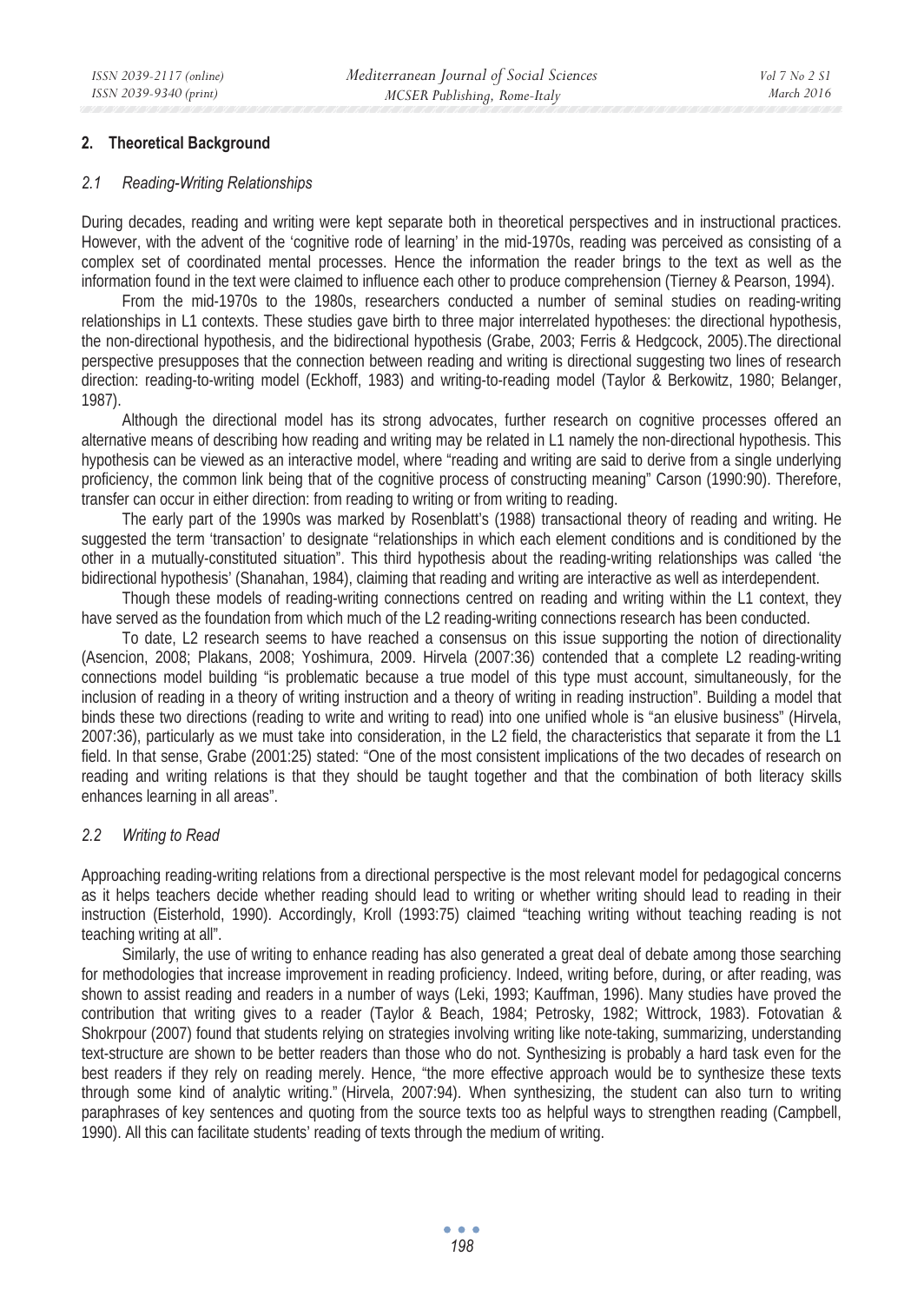## *2.3 The Effects of Summary Writing on Reading Comprehension*

Summary writing is one of the primary contact points between reading and writing in academic settings. Such an instance of academic behaviour where reading and writing are intimately interrelated (Hidi & Anderson, 1986) has received much attention in the literature. This interest has evolved as researchers have attempted to describe the strategies readers use when processing and summarizing a passage. Learners who summarize their reading are involved in a process of reproduction that includes: "(a) thorough comprehension of the original source; (b) selection of the text's most salient information; (c) deletion of less-than-essential information; (d) comprehension and integration of the selected information; and (e) arrangement of selected material in a way that reflects the rhetorical structure of the original." (Ferris & Hedgcock, 2005:106).That is why, there is considerable evidence that summary writing both encourages and measures reading comprehension (Friend, 2001; Thiede & Anderson, 2003). Summarizing, then, cultivates active reading and minimizes passive reading, which influences comprehension. It is thus an inherent part of comprehension. Indeed, while involved in summarizing, learners are self-testing their reading comprehension and applying strategies to remedy comprehension breakdowns (Palinscar, 1986; Thiede & Anderson, 2003). In fact, summarizing has been identified as a more authentic method for assessing what readers do or do not understand about a text than traditional tests of reading comprehension (Kintsch et al., 2000).

It is worth noting, however, that writing an effective summary is a difficult task that is rarely done satisfactorily, even by students at university level (Grellet, 1999; Duke & Pearson, 2002). This might be attributed to the fact that many teachers wrongly assume that students know how to summarize, and hence, they do not teach them how to do so (Hill, 1991). Yet, research has indicated that the skill of summarization needs to be explicitly taught in order for students to turn into effective and critical readers (Taylor & Beach, 1984, Cordero-Ponce, 2000).

## **3. The Present Study**

### *3.1 Participants*

The sample for the present study consisted of sixty students from the first-year LMD students enrolled in the English Licence degree proposed by the English Language Department of the Faculty of Letters, Languages and Arts, at Djillali Liabes University of Sidi Bel Abbes, during the academic year 2013-2014. They were baccalaureate holders of mixed gender, aged between 19-36 years old, coming mainly from the literature and foreign languages streams of secondary school. These students have studied English, their second foreign language, during seven years prior to entering university.

The choice for the current study was determined by the fact that the researcher has been teaching the 'Comprehension and Written Expression' module through an integrated reading-writing instructional approach since 2013. She wanted to investigate the potential benefits of instructional practices involving a connection between reading and writing. During the whole year of instruction, students were involved in many activities involving reading and writing. Right from the beginning, it was made clear to them that the core/main objectives of the module were to make them able to understand written language, produce their own pieces of writing, and of course, aware of the relationships between these two basic language skills. Many reading-to-write and writing-to-read classroom activities were planned, yet the present study is concerned merely with the act of 'summarizing' approached from a writing-to-read perspective.

### *3.2 Research Instruments and Procedures*

Research has shown that one of the most effective procedures for increasing comprehension is to have students write a summary of what they have read (Graham & Hebert, 2010). Based on the notion above, the current investigation tends to obtain empirical evidence that serves either to support or reject the claim that the reader's ability to summarize a text contributes to his/her overall comprehension of the target reading material. The scope of the study is to examine the relationship between EFL students' summary writing ability and their reading comprehension. More specifically, differences in reading comprehension performance among EFL students of different summary writing ability will be identified in an effort to shed light on the reading-writing connection from a writing-to-read perspective.

To fulfil this aim a descriptive correlational research methodology suitable to describe and discover links or associations between variables drawn from a single group of research participants was utilized and a set of steps was required. The participants first received an explicit instruction on summarizing. This step was planned, for the researcher intended to remove the presupposition that all students already acquired the skill of summarizing. Moreover, such a direct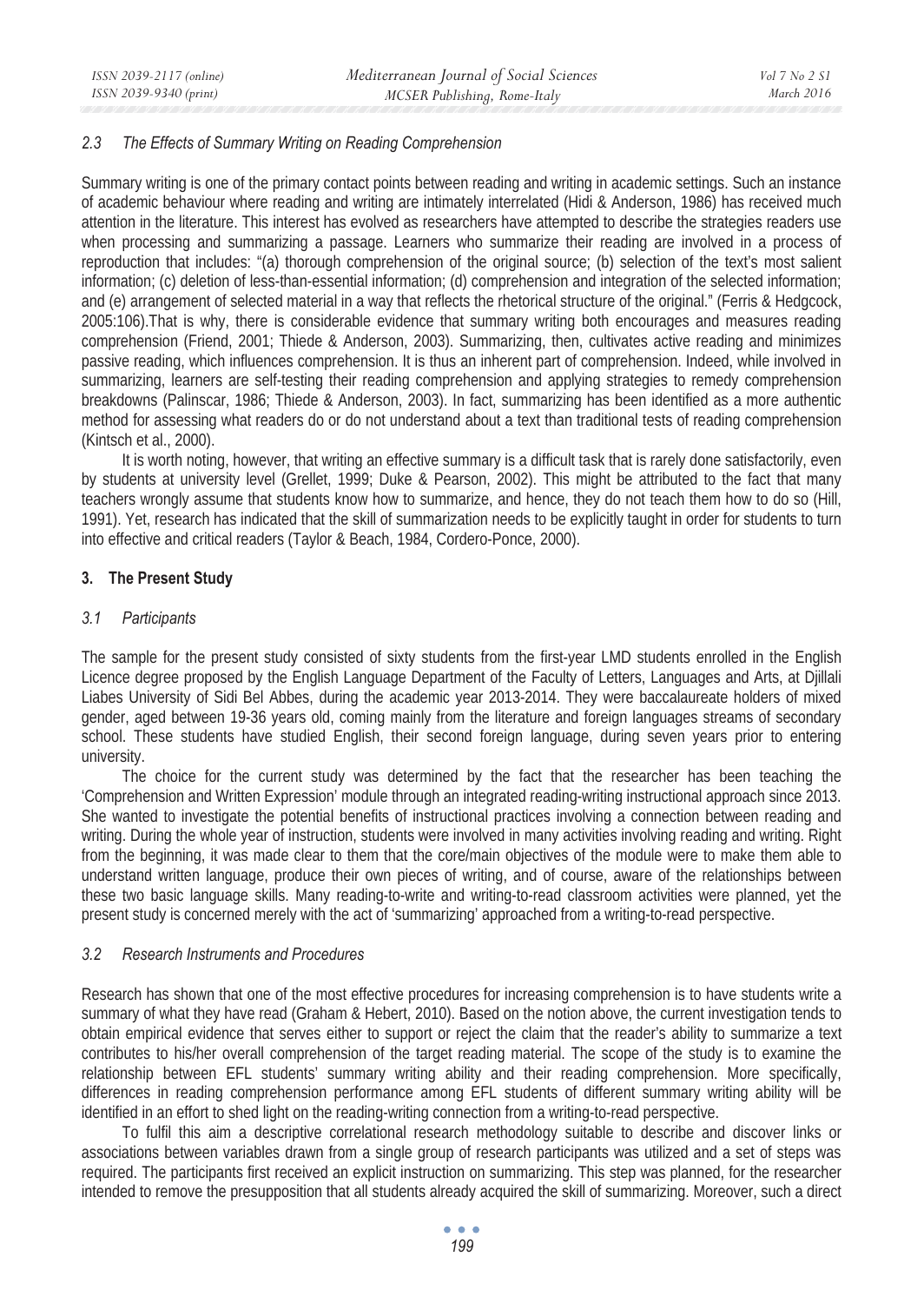rule-driven procedural instruction was needed knowing that summary writing is a highly complex reading-writing activity that does not develop on its own. By the end of the instruction, the students were subject to a text summarizing assignment, then to a post-summarizing reading comprehension test involving the same text used in the summarizing assignment. The reading comprehension test assigned was meant to assess students' overall understanding of the target passage. Finally, students' summaries as well as their written answers to the comprehension questions were collected to be scored. And in order for the researcher to analyse, compare, and interpret the results, each student was required to write his/her name at the top of both his/her written summary, and his/her written answers to the reading comprehension questions.

Two scores will then be given to each participant – one for each of the two variables (i.e., summary writing and reading comprehension). This would enable the researcher to identify the relationship between each participant's summary writing ability and his/her reading comprehension – by determining how change in one variable is correlated with a change in the other variable.

It is worth noting here that relationships in correlational studies are usually examined with no potential cause-andeffect linkage. Yet, it is possible to establish a certain cause and effect relationship between two correlated variables. Indeed, two of the major factors that Rovai, Baker and Ponton (2013) suggested to obtain evidence of a cause and effect relationship in correlational studies were relied on in the present investigation – to prove that summary writing ability has an influence on reading comprehension performance (as the study adopted a writing-to-read directional perspective). The two factors are:

- Temporal precedence of the cause over the effect in the current study, participants received an explicit instruction on summary writing and were assigned to write a summary before being assessed for their reading comprehension performance.
- Theoretical basis for the cause and effect relationship there exists a theory-based causal mechanism that explains the relationship between summary writing ability (being the cause) and reading comprehension ability (being the effect), as reported in '*section 2.3'* belonging to the theoretical background of the present study.

## *3.3 Explicit Instruction on Summarizing*

This explicit instructional practice was implemented following the teaching steps below adapted from Irwin's model (2006) of direct instruction:

- a. Explanation: as a starting point, the researcher defined and explained the strategy of summarizing. Besides, the researcher tried to make the students aware of the merits of such a strategy. Then, students received a rule sheet with rules for how to write a good summary (see appendix A).
- b. Modelling: at this stage, the instructor distributed a text to the students, and started modelling and demonstrating the strategy of summarizing using think-aloud procedure (i.e. the vocalization of the internal thought process) while reading that sample text. When the teacher finished vocalizing the process of summarizing, students were given a copy of the product or the written summary of text produced by the instructor.
- c. Transferring (Guided Practice): as students became aware of the stages involved in the process of summarizing, the teacher instructed them to work in pairs or small groups to summarize another text. The instructor walked around the class to provide guidance when necessary, and asked students guiding questions to scaffold their use of the target strategy. When students finished writing their summaries, they were instructed to read and self-evaluate their final products by asking themselves questions like: does our summary include all of the important details? Did we leave out details that were important? Did we combine some details or events that go together? Did we put the ideas in our own words? Are our details in logical order? Did we write in complete sentences?
- d. Application: after being involved in the above guided practice, students were given an opportunity to apply the strategy independently writing a summary of a new text individually with no scaffolding.

It is worth noting that explicit instruction on summarizing that participants received lasted four sessions of one hour and a half each. The papers of the summary writing assignment of the independent practice phase were collected to be read and scored by the researcher.

### *3.4 Text summarizing assignment*

As mentioned above, participants were given a text to be read and summarized in the last phase of the explicit

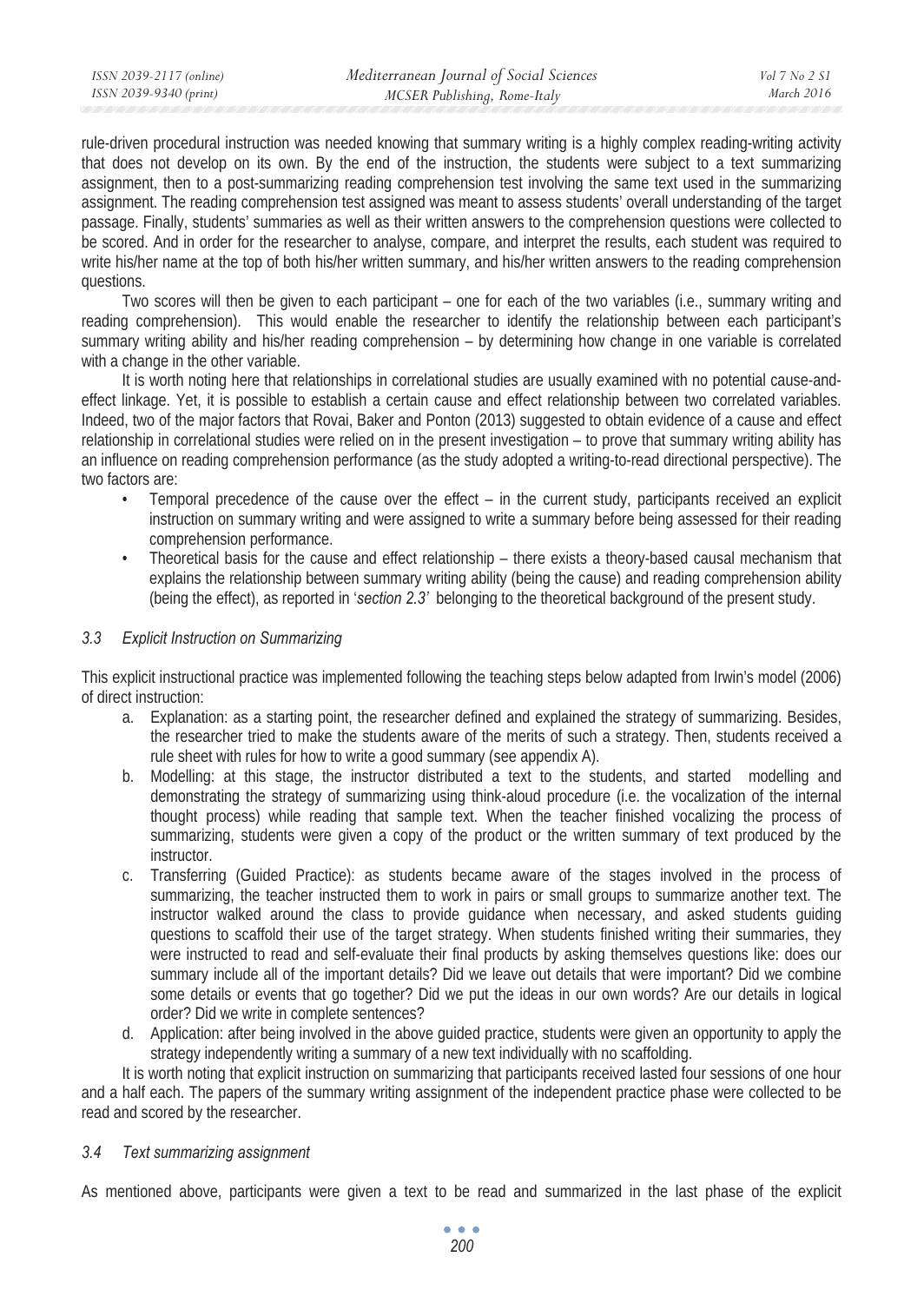summarizing instruction they were involved in. The text used for the assignment was of intermediate level difficulty, and it was an expository one on purpose, as research has shown that summarization instruction is beneficial in working with expository texts. The sixty summaries were collected to be evaluated on the extent to which students effectively convey the relevant information of the original reading material accurately, clearly and concisely using their own words but without introducing their own ideas and opinions.

Indeed, each summary was scored based on holistic criteria rather than on specific dimensions of summary writing. Unlike the analytic rubric that gives separate scores for each criteria, the holistic rubric gives a single score for each summary. The use of holistic rubrics is probably more appropriate when performance tasks require students to create some sort of response and where there is no definite correct answer (Nitko, 2001). The scores were assigned on a 4-point scale.

### *3.5 Reading Comprehension post-summarizing test*

As explained earlier, the same sample of participants took a one-hour reading comprehension test at the end of this investigation. This post-summarizing test consisted of the same expository text used in the summarizing assignment and a set of six comprehension questions to which students had to provide answers. Questions one and six of the test aimed at assessing learners' ability to skim for the main idea of the text and therefore, provide a suitable title to the text as well. Questions two to five assessed learners' ability to scan for details and locate specific information in the text. Question four, however, assessed their ability to infer by associating text information or text topic to their personal knowledge. Participants' answers were collected to be scored by the researcher using an analytic scoring scale. Each question is worth 2 points, and thus, if all his/her responses are both accurate and complete, one will get a total of 12 points as a score. If a question is partially answered, the student may get 1 point out of 2 for it. Scores less than 6 were classified as limited, scores between 6 and 8 were classified as intermediate, and scores above 8 were classified as good.

The test sought to measure students' overall understanding of the text they have summarized. The aim was to determine the correlation between the written summary and the comprehension questions' responses performed by each participant.

## **4. Results & Discussion**

Based on the findings of the holistic rubric used by the researcher, no summary out of the 60 written summaries reached the score of 4 (advanced), 22 summaries scored 3 (good), 23 summaries scored 2 (intermediate), and 15 summaries scored 1 (limited).

No student was, then, able to write a summary that meets all the criteria of competence (i.e., a 4 summary) and this indicated that summarizing is a skill that needs to be practised frequently if one is to become proficient. Nevertheless, a 3 summary is still good even though it is not excellent. The 22 students who reached such a score revealed a generally accurate reading of the text, as they were able to convey the main idea and the most significant details supporting it. Besides, their summaries were generally written in their own words and most ideas were presented in a coherent manner. Moreover, they exhibited general control of written language except some minor mistakes in grammar and spelling. It is worth nothing also that for some students among those 22, introducing one sentence or two expressing their opinion was the main cause that prevented their summaries from reaching the 4 score. All in all, the 22 participants scored 3 were classified as good summarizers of the target text, and were, therefore, considered to have comprehended the reading material appropriately.

The 23 students who scored 2 were classified by the researcher as intermediate summarizers showing a partial understanding of the text they had read. The main idea of the original text was not specifically stated in their writing, some supporting information was missing, and some irrelevant information was included. Moreover, the noticeable borrowing of some sentences directly from the original text indicated marginal interpreting and paraphrasing skills. They also showed some weaknesses in grammar and conventions.

For the last category of students' summaries (the 15 summaries scored 1), however, they were considered as limited in all areas of competence, either because the content was inaccurate, poorly written, or seriously disorganized, or because students largely or completely imitated the source material copying whole paragraphs directly from it. This revealed that those 15 participants had not attended closely to the material being read, or that they were struggling to understand it. Indeed, it is assumed that their inability to restate what they have read into their own words is an indicator of their lack of comprehension of that reading.

On the other hand, the results of the reading comprehension test were as follows: 43 students scored above 8 out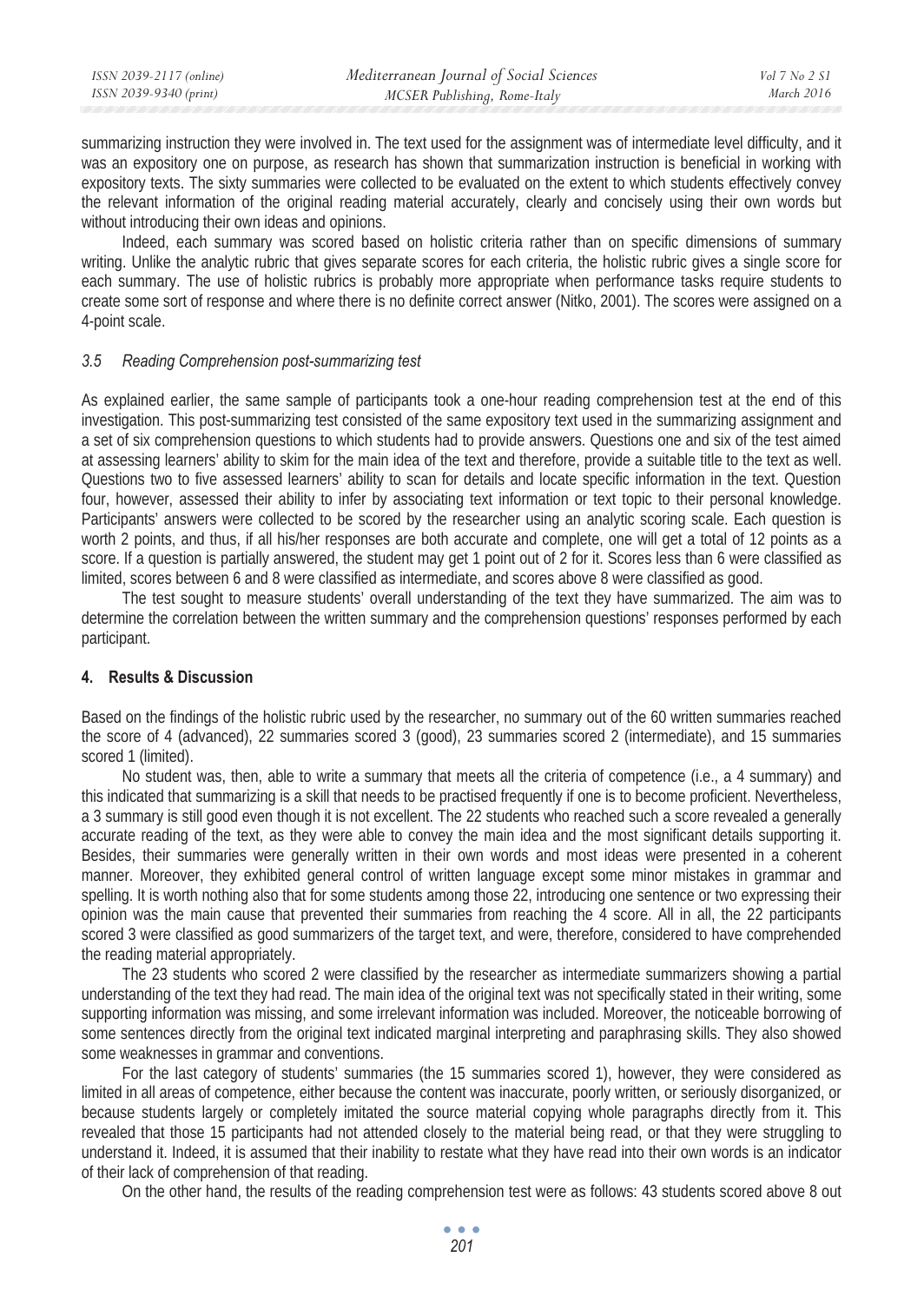of 12 (good reading comprehenders), 5 participants scored between 6 and 8 (intermediate reading comprehenders), while 12 participants were identified as limited reading comprehenders showing a poor performance in the test and scoring below 6 (scores between 1 and 4).

The 43 respondents identified as good reading comprehenders made convenient finding about the main idea discussed in the text, and were successful in giving suitable titles to the target reading material through their answers to question one and six of the test respectively. This means that they had understood the main point the writer attempted to express. Besides, most of them (30 students) succeeded in identifying specific details within the text ignoring unrelated information as all their answers to question two, three, and five were complete and accurate. This implies that they were involved with the text they were reading. The results gathered also showed that 28 students could infer information sought by question four of the test appropriately, and this was a reflection of active reading. Overall, their performance in the reading comprehension test showed that they were actively thinking and working to create meaning from what they read.

As far as intermediate comprehenders are concerned, they showed a partial identification of the overall main idea of the reading material as they included too many details in their answers to question one of the test. Nevertheless, their choices of the text's title were suitable through their answers to question six. They had difficulty identifying some specific details from the text required through question two, three and five, and they were all able to read between the lines, figuring out information implied or not directly stated in the text, and made, therefore, appropriate inferences while answering question four of the test.

It is worth noting that limited reading comprehenders were all unable to extract the main idea of the text and failed in some way to find out the appropriate answer to question one of the test as their suggestions were either too general or too detailed. The same remark can be made about the titles they had proposed for the reading material. Such a poor performance revealed a specific difficulty to summarize the main concern of the text. It also showed an inability to keep the meaning in mind as they read. Moreover, the scores they have to question two, three, and five of the test, revealed that they were far from being successful in locating specific details that are supposed to be relevant information in the text. Indeed, no one of those 12 respondents reached the full score awarded for answering all those three questions correctly. Furthermore, it was noticed that the majority of them (9 students out of 12) could not infer information sought by question four of the test. They failed to apply the active comprehension strategy of inferring as they could not monitor their comprehension or engage in productive thinking while reading.

In an attempt to determine the correlation between students' ability to produce a written summary of the target reading material and their overall understanding of the reading, each participant's summary writing performance was compared to his/her performance in the reading comprehension test. The findings are illustrated through the table and the diagram below.

| <b>Summary Writing Performance</b> | <b>Reading Comprehension score</b> | $IO-6I$ | $F6-9F$ | $I9-13I$ |
|------------------------------------|------------------------------------|---------|---------|----------|
| <b>I Limited summary</b>           |                                    |         |         |          |
| Intermidiate summary               |                                    |         |         |          |
| Good summary                       |                                    |         |         |          |

|  |  | Representative table of participants' summary writing performance and their reading comprehension scores |
|--|--|----------------------------------------------------------------------------------------------------------|
|--|--|----------------------------------------------------------------------------------------------------------|

| Representative diagram of participants' summary writing performance and their reading comprehension scores |  |  |
|------------------------------------------------------------------------------------------------------------|--|--|
|                                                                                                            |  |  |

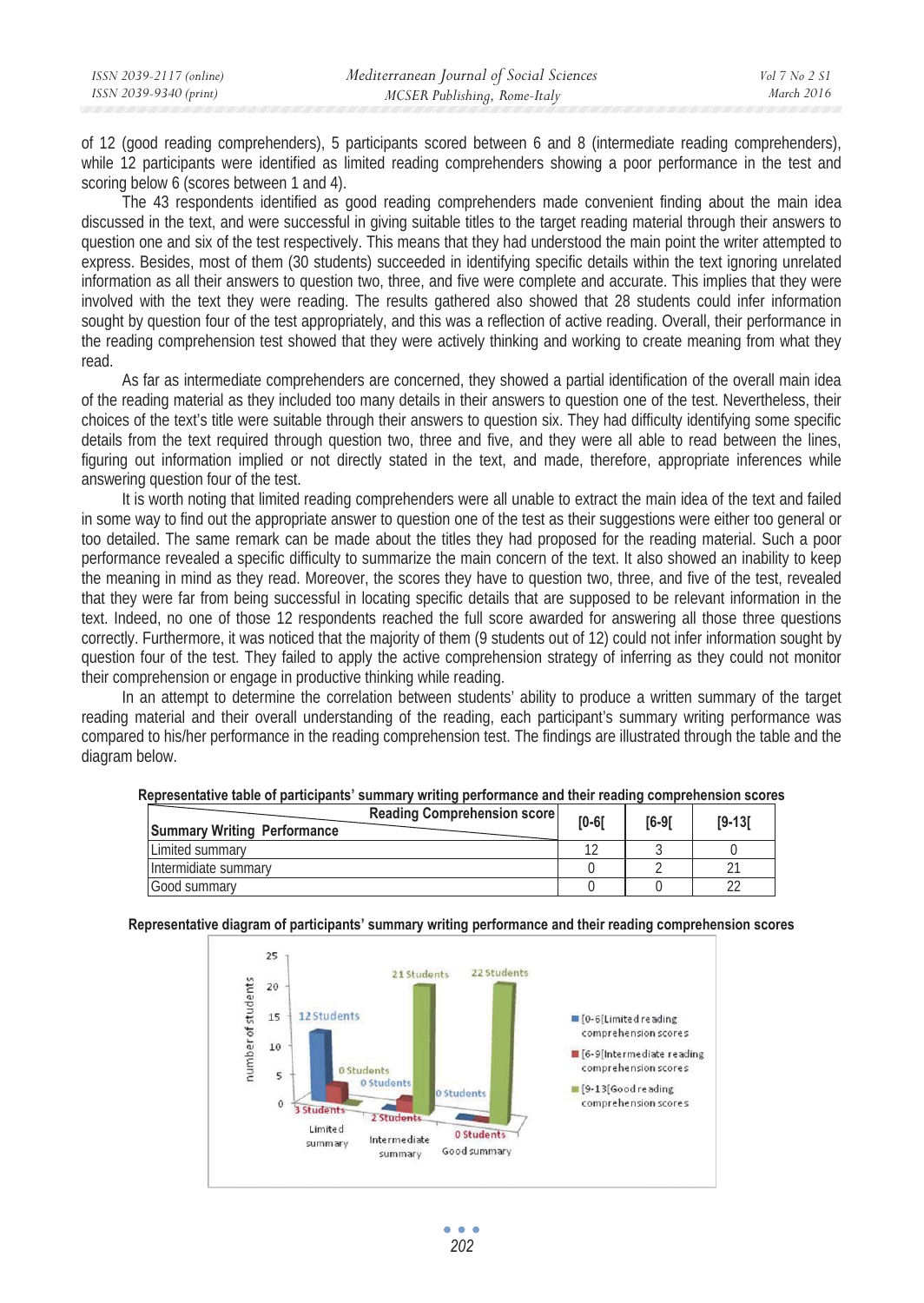| ISSN 2039-2117 (online) | Mediterranean Journal of Social Sciences | Vol 7 No 2 SI |
|-------------------------|------------------------------------------|---------------|
| ISSN 2039-9340 (print)  | MCSER Publishing, Rome-Italy             | March 2016    |

First, all of the 22 students who were able to produce good written summaries reached good scores (scores above 8 out of 12) in the reading comprehension test as well. This supports the assumption that if a reader has the ability to reduce a text to its main points while deleting its irrelevant details and stating the condensed version in his/her own words, he/she is considered to have a good grasp of the target reading material.

Second, no one of the 23 students who produced intermediate written summaries of the original text showed a limited performance in the reading comprehension test as no one scored below 6 out of 12. Indeed, 21 of them obtained good scores while a minority (2 students) got intermediate scores (between 6 and 8 out of 12) in the test. It can be said accordingly that the majority of the intermediate summarizers displayed an appropriate understanding of the target reading through their answers to the reading comprehension test. In fact, they all successfully formed the main idea of the reading and were able to identify relevant information in the text. It might be assumed then that the lack of some supporting information, and the inclusion of some irrelevant details in their written summaries do not necessarily imply that they were struggling to understand the text. Instead, this intermediate performance in summary writing might be attributed to their lack of concentration on the task. It seems that they did not take their time to attend closely to the reading material before launching into writing. Such a lack of involvement in the task of summarizing was also revealed through the direct borrowing of some sentences from the original text.

Finally, 12 students who wrote limited summaries of the reading scored badly in the reading comprehension test as well (below 6 out of 12), 3 students among them showed an intermediate performance in the test, while no one was able to reach good scores. Accordingly, those who were not able to summarize the target text appropriately showed an inappropriate comprehension of the reading as shown through their answers to the comprehension test.

The bond between students' summary writing ability and their overall reading comprehension performance is expressed in the graph that follows.



#### **The relationship between written summary scores and reading comprehension scores**

The director coefficient (3,789) of the regression line is positive. Thus, the covariance between the two variables is positive indicating a positive correlation between the scores of written summaries and that of reading comprehension. Besides, the coefficient of determination  $R^2$  is an indicator which allows measuring the quality of a correlation. The later is considered to be strong if  $0.5 < R^2 < 1$  whereas it is considered to be weak if  $0 < R^2 < 0.5$ . In our case,  $R^2 = 0.7052 > 0.5$  and this reveals a strong bond between the scores of written summaries and that of reading comprehension.

Moreover, since the coefficient of determination  $R^2 = 0.705$ , we can say that 70,5% of the total variation of the scores of comprehension is explained by the link between the scores of written summaries and that of reading comprehension which clearly explains such a strong correlation between the two variables as well.

### **5. Conclusion**

Our goal was to examine the extent to which EFL learners' summary writing ability correlates with their reading comprehension of the material being summarized. This was an attempt to look at the contribution writing makes to reading and to illustrate why it is important to link reading and writing in EFL instruction. The findings indicate that being able to write an effective summary of a reading is a strong predictor of reading comprehension. In other words, if students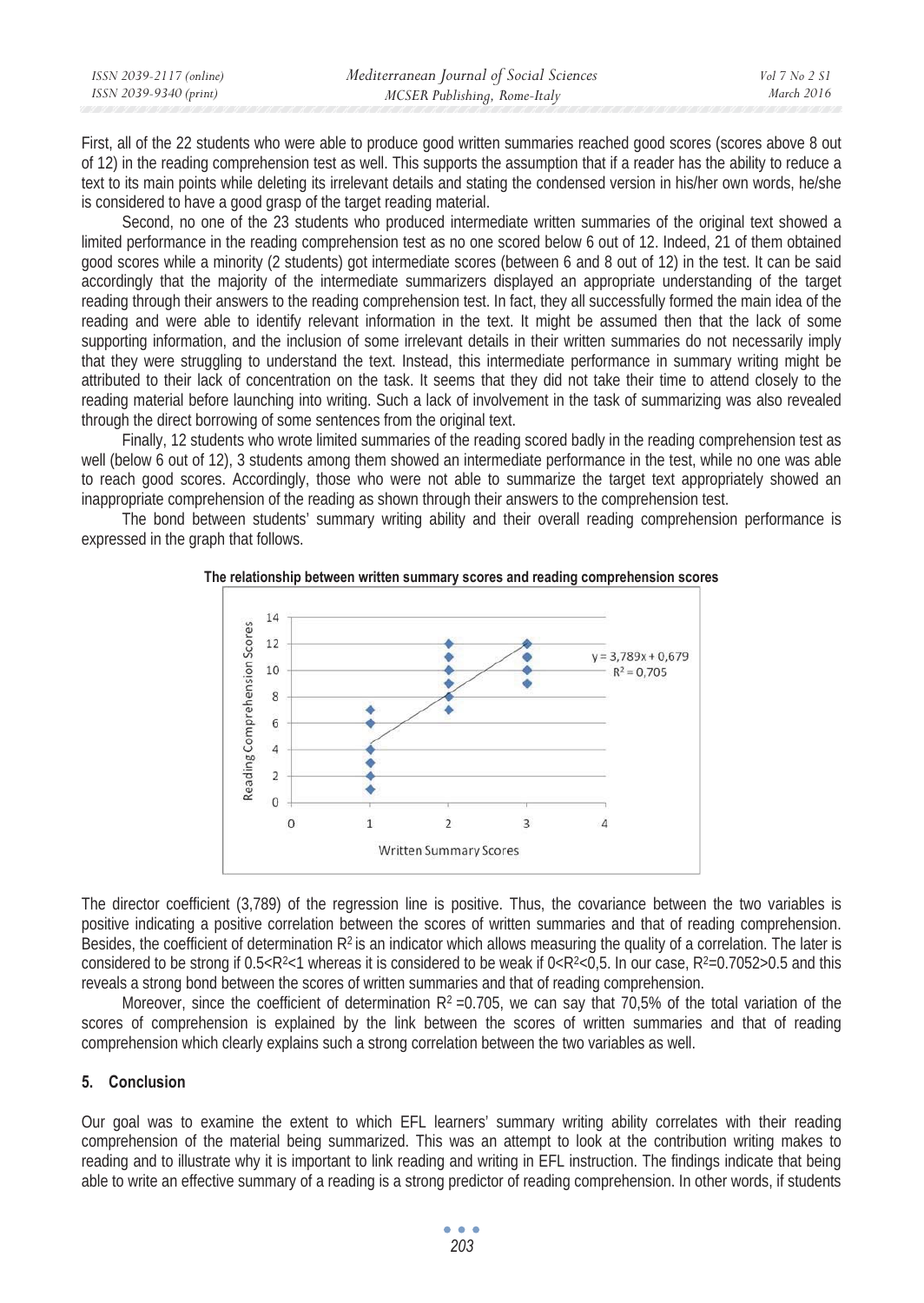| ISSN 2039-2117 (online) | Mediterranean Journal of Social Sciences | Vol 7 No 2 S1 |
|-------------------------|------------------------------------------|---------------|
| ISSN 2039-9340 (print)  | MCSER Publishing, Rome-Italy             | March 2016    |

can summarize a text appropriately, they are often considered to have comprehended the reading appropriately. However, if they are not able to summarize the reading material, they are supposed to have an inadequate grasp of it. A strong positive correlation has, thus, been revealed between the two variables. Accordingly, we may come to the conclusion that if EFL learners are helped to work on their summarizing skills, they will become more active, critical readers of materials they are exposed to in the target language. Yet, it is worth mentioning that summarizing is not an easy task. It requires a lot of training and enough practice to be mastered. Moreover, creating a good summary implies not only a complete comprehension of the reading material, but also a necessary writing ability to create a new version of the source text. Such writing ability can be enhanced through exposure to reading. Ultimately, reading and writing are closely interrelated, and integrating them in instruction is definitely of great benefits to EFL learners.

#### **References**

Asención, Y. (2008). Investigating the reading-to-write construct. *Journal of English for Academic Purposes*, 7, 140-150.

- Baleghizadeh, S., & Babapur, M. (2011). The effect of summary writing on reading comprehension and recall of EFL students. *New English Reading Association Journal*, *47* (1), 44-57.
- Belanger, J. (1987). Theory and research into reading and writing connections: A critical review. *Reading-Canada-Lecture*, 5, 10-18.
- Blanton, L. L. (1993). Reading as performance: Reframing the function of reading. In J. G. Carson & I. Leki (Eds.), *Reading in the composition classroom: Second language perspectives* (pp. 234-242). Boston: Heinle & Heinle.
- Campbell, C. (1990). Writing with other's words: Using background reading text in academic compositions. In B. Kroll (ed.): *Second*  Language Writing: Research Insights for the Classroom (pp. 211-230). Cambridge: Cambridge University Press.
- Carson, J. (1990). Reading-writing connections: toward a description for second language learners. In Kroll, B. (ed.) *Second Language Writing: Research Insights for the Classroom* (pp. 88-107). Cambridge: Cambridge University Press.
- Cordero-Ponce, W. L. (2000). Summarization instruction: Effects on foreign language comprehension and summarization of expository texts. *Reading Research and Instruction*, *39* (4), 329-350.
- Duke, N., & Pearson, D. (2002). Effective practices for developing reading comprehension. In A. Farstrup & S. Samuels (Eds.). *What research has to say about reading instruction*. (3rd ed.) (pp. 205–242) Newark, DE: International Reading Association.

Eckhoff, B. (1983). How reading affects children's writing. *Language Arts*, 60, 607-616.

- Eisterhold, J. (1990). Reading-writing connections: Toward a description for second language learners. In B. Kroll (Ed.), *Second language writing: Research insights for the classroom* (pp. 88 -101). New York: NY: Cambridge University Press.
- Faust, M. (2000). Reconstructing familiar metaphors: John Dewey and Louise Rosenblatt on literary art as experience. *Research in the Teaching of English*, 35, 9-34.
- Ferris, D. & Hedgcock, J. S. (2005). *Teaching ESL Composition: Purpose, Process, and Practice* (2nd ed)*.* Mahwah, NJ: Lawrence Erlbaum Associates.
- Fotovatian, S. & Shokrpour, N. (2007). A Comparison of the Efficacy of Reading Comprehension Strategies on EFL Readers' Comprehension; *Journal of College Reading and learning 16*(1), pp. 213-230.
- Friend, R. (2001). Effects of strategy instruction on summary writing of college students. *Contemporary Educational Psychology 26*(1), 3- 24.
- Grabe, W. (2001). Notes toward a theory of second language writing. In T. Silva & P. Matsuda (eds), *On Second Language Writing*  (pp.39-57). Mahwah, NJ: Lawrence Earlbaum Erlbaum Associates.
- Grabe, W. (2003). Reading and writing relations: second language perspectives on research and practice. In Kroll, B. (ed.), *Exploring the Dynamics of Second Language Writing* (pp. 242-262). Cambridge: Cambridge University Press.
- Graham, S., & Hebert, M.A. (2010). *Writing to read: Evidence for how writing can improve reading. A Carnegie Corporation Time to Act Report.* Washington, DC: Alliance for Excellent Education.
- Grellet, F. (1999). *Developing Reading Skills: A Practical Guide to Reading Comprehension Exercise.* Cambridge: Cambridge University Press.
- Hidi, S, & Anderson, V (1986). Producing written summaries: task demands, cognitive operations, and implications for instruction. *Review of Educational Research*, *56*(4), 473–493.
- Hill, M. (1991). Writing summaries promotes thinking and learning across the curriculum -- but why are they so difficult to write?*Journal of Reading,* 34(7), 536-639.
- Hirvela, A. (2007). *Connecting reading and writing in second language instruction*. Ann Harbor: University of Michigan Press.
- Huang, W. C. (2014). The effects of multi-media annotation and summary writing on Taiwanese EFL students' reading comprehension. *The Reading Matrix*, 14, 136–153.
- Irwin, J (2006). Teaching reading comprehension processes (3rded). Boston. MA: Allyn & Bacon.
- Kauffman, R. A. (1996). Writing to read and reading to write: Teaching literature in the foreign language classroom. *Foreign LanguageAnnals*, 29, 396-402.
- Keck, C. (2006). The use of paraphrase in summary writing: A comparison of L1 and L2 writers. *Journal of Second Language Writing*, 15(4), 261-278.
- Kim, S. (2001). Characteristics of EFL readers' summary writing: A study with Korean university students. *Foreign Language Annals*, 34 (6), 569-581.